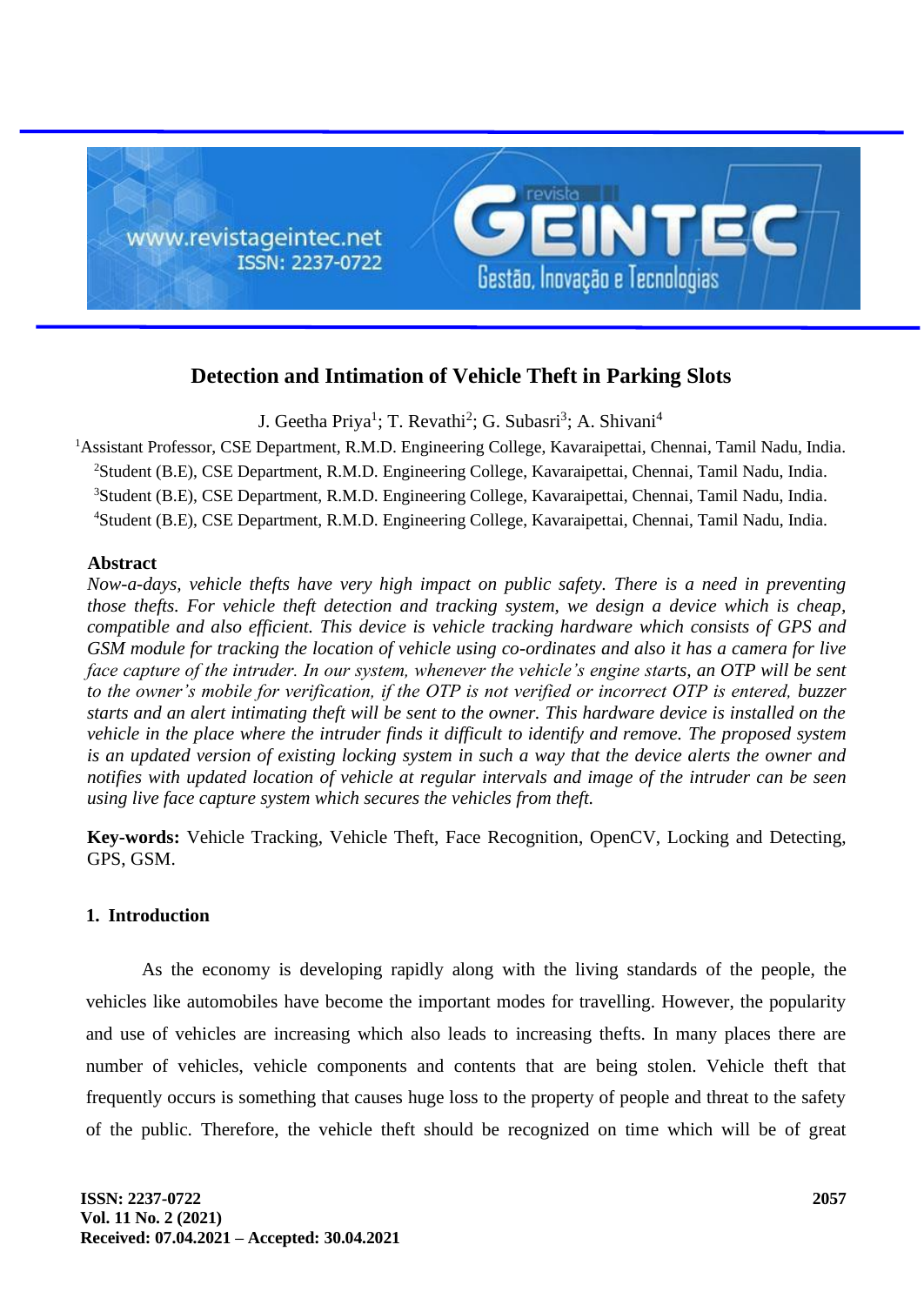significance to ensure the public safety. Fortunately, as every city is being covered with the equipment for surveillance in ensuring public safety, there are surveillance videos being generated. The security features are being improved by the automobile manufacturers for their products by advanced technologies being introduced for avoiding the thefts particularly in the case of cars. This will provide the valuable information of the vehicle like its location to the owner. The tracking system also combines the location of the device in individual vehicles with software. In modern vehicle tracking and monitoring system we generally use GPS and GSM for finding the vehicle. The global positioning system is used for tracking the position or location and the global system for mobile communication technology is used to send and receive the message. The security system will recognize and check whether the person who enters in the car is authorized person or not. When an unauthorized person tries to start the car, the GPS and GSM modules that are attached to the system sends the thief's or unauthorized person's image and the current location as coordinates of the vehicle through SMS to owner of the vehicle. The camera will be installed at the ignition unit in the vehicle which will capture the image of the unauthorized person. The system will alert and notify the owner if there is any theft of the vehicle and will also send live location of the vehicle to the owner.

#### **2. Literature Survey**

In [1], the proposed system uses GPS and GSM Technology to track vehicles. The main idea is to recognize the face and detecting it using python OpenCV modules. The device stores the user face image and verifies it every time when the user tries to start the vehicle. If it's not the authorized user the engine does not start and sends the user location of the vehicle. The drawback of the system is the accuracy with which the authorized user face is recognized each time. Cost of the device is expensive and hard to manufacture.

In [2], GSM along with the micro controller is used to control the engine of the vehicle. The private message that has been already stored in the device needs to be sorted out for the engine to ignite. When the private message is correct the engine of the vehicle will be ignited. Each time the secret message fails to match up to maximum of three trials, then the device will starts to siren and start sending the warning message to the vehicle owner with the help of GSM system. The time limit taken to arrange the secret key is a question mark as user may take different timing each time to enter the key.

In [3], the objective of the paper is monitoring theft and effective management. The main components in the security unit are GSM, GPS, relay unit, current sensor and micro controller.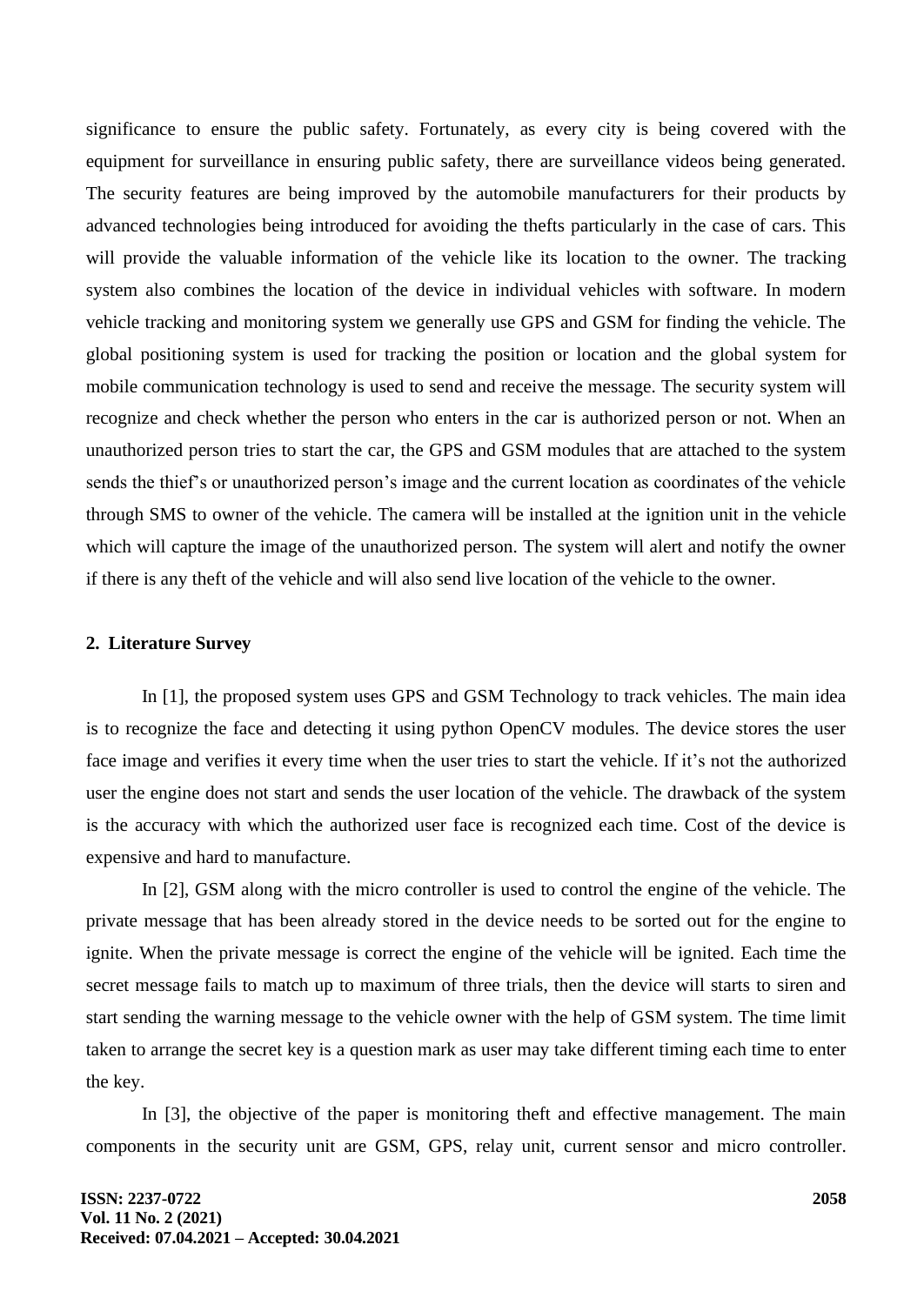Analog signal will be transmitted by the current sensor to the controller when the car is in movement and the owner of the car gets notification of the vehicle.

In [4], the proposed device is used to verify the authenticated user using fingerprint and using GPS and GSM to locate the vehicle location in real time. The effectiveness of the sensor to identify the driver is not guaranteed. Also, it's impossible for other drivers to use the vehicle when the authorized driver is not nearby during emergency situations. Adding all the possible drivers finger print to the database is not feasible.

[5] This paper proposes a museum anti-theft method based on the IOT technology, which identifies whether the museum things and items are within the safe range through the RFID readers/writers. When stolen, the cultural artifacts will leave the effective RFID identification range, which causes the alarm system to run immediately, and then the system starts the anti-theft plan. The method has multiple advantages when compared to traditional infrared anti-theft, door magnetic detection. Real time tracking of the artifacts is also possible in this system.

#### **3. Existing System**

In existing system, the implementation of security system is done based on the car mechanical key. In case if the key input entered is incorrect, the vehicle will get immobilized. Mostly the security systems for anti-theft are based on RFID tags which are used to control entry of person inside the vehicle. An alert will be sent to owner in case of any intrusion. Even though there are many devices for theft detection now a days, each device has its own drawbacks. In this system, there is a radio transmitter, that sends a coded radio wave signal to the receiver to the receiver unit which is present inside the car, which is used for locking or unlocking the vehicle's door. The vehicle tracking is done with the help of GPS. There are only sensors for alarming purposes that are available in the existing system. There is no facility for capturing the intruder's or thief's image and also to authenticate the driver.

#### **4. Proposed System**

The vehicle monitoring and detection system is used for monitoring using the vehicle with the help of GPS. The facial recognition sensor enables the acquisition of images by using a web-based IP camera, and it can easily hide in a place into the vehicle. GSM and GPS are based on Tele-surveillance. The system was set up. The solution for vehicle theft detection is identifying and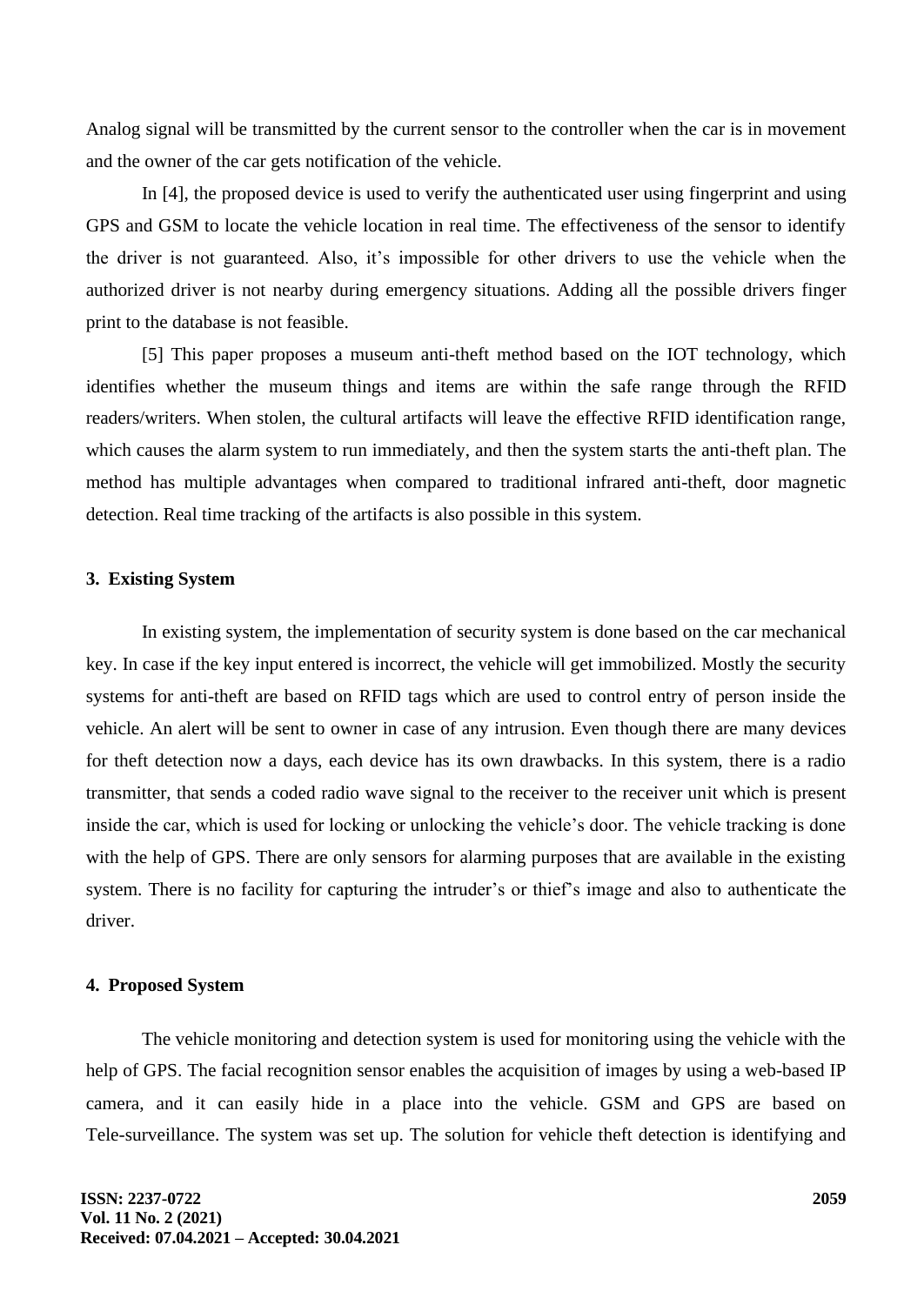capturing the face of the intruder who is trying to steal the vehicle. When the actual driver is driving the car, the device will be in user mode. Once the owner parks the car, he can activate the device to theft mode. Once the device is in theft mode and the intruder tries to start the engine, the device will send an OTP to the owner's mobile number. The driver has to enter the OTP within 30 seconds. If the driver does not enter the correct OTP the device will send a live GPS location to the owner and also he can capture the face of the intruder. The locking and detecting device of the vehicle is installed at the truck. If a person attempts to damage this apparatus, the siren will be activated and immediately send alert message to the owner. The primary purpose of this project is to prevent person-level vehicle theft system in addition with allowing users to see intruder details. The vehicle theft tracking device can be installed in the vehicle anywhere. The proposed work aims at capturing face images of the intruder in real time in case of theft.



## **PIC Microcontroller**

The PIC micro controller used here is 16F877A. This performs the key role of processing the received data from the sensors and transmitting them to the Li-Fi module. The advantage of micro controller such as low power consumption and flexibility to connect other devices makes it as the best choice among other processors.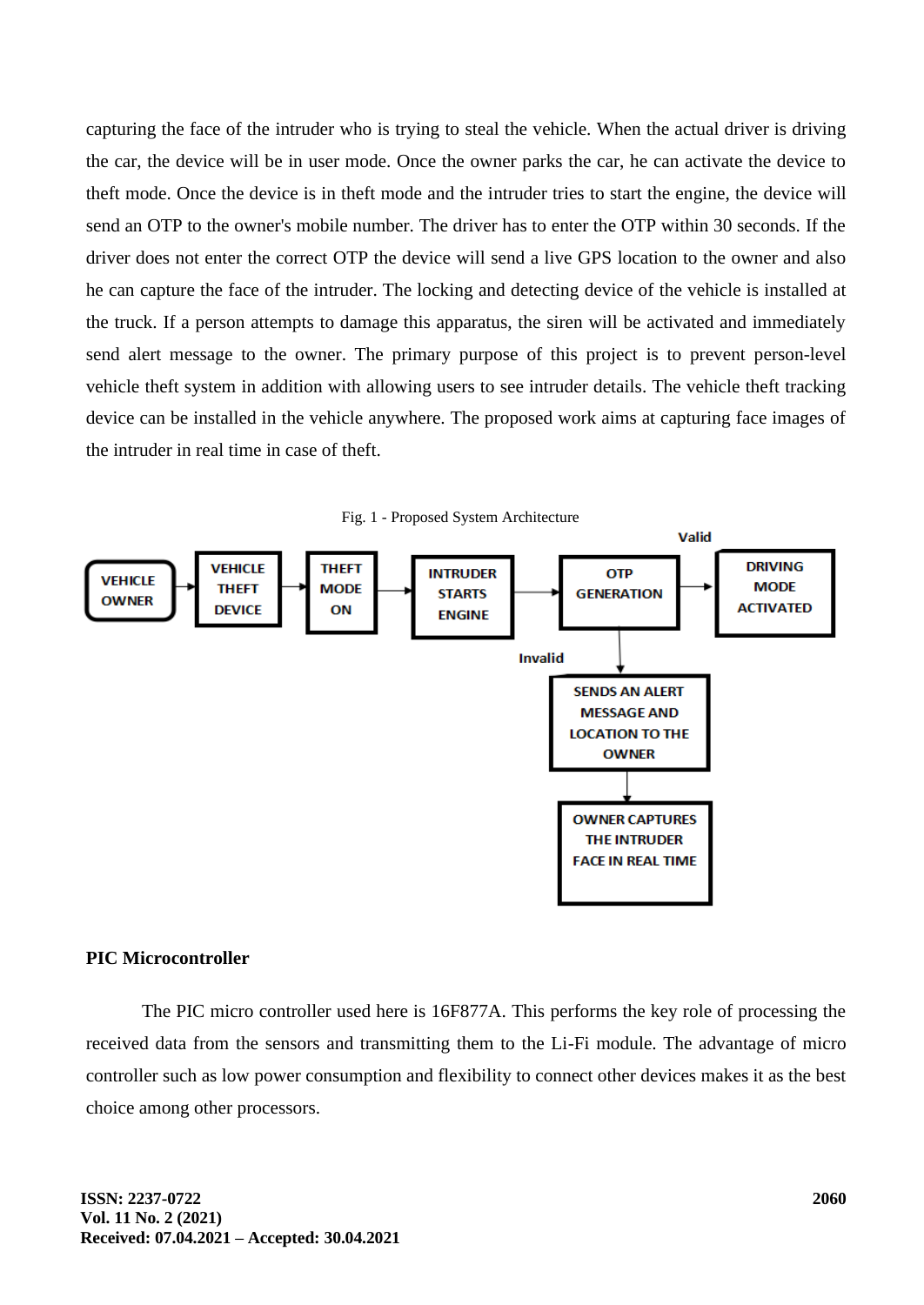#### Fig. 2 - PIC Micro Controller



## **LCD**

LCD stands for liquid crystal display. This is an LCD Display designed for E-blocks. It is a 16 character, 2-line alphanumeric LCD display connected to a single 9-way D-type connector. This allows the device to be connected to most E-Block I/O ports. The LCD display requires data in a serial format. The display also requires a 5V power supply. Please take care not to exceed 5V, as this will cause damage to the device. The 5V is best generated from the E-blocks Multi programmer or a 5V fixed regulated power supply. The 16 x 2 intelligent alphanumeric dot matrix displays is capable of displaying 224 different characters and symbols.





#### **Keypad**

4x4 keypad modules are available in different sizes and shapes. 4x4 keypad will have eight terminals. In them four are rows of matrix and four are columns of matrix. These 8 pins are driven out from 16 buttons present in the module. Those 16 alphanumeric digits on the module surface are the 16 buttons arranged in matrix formation. As 16 keys are connected in matrix formation the module is a little complex to use. The module gives only 8 pins as a way for interacting with 16 buttons.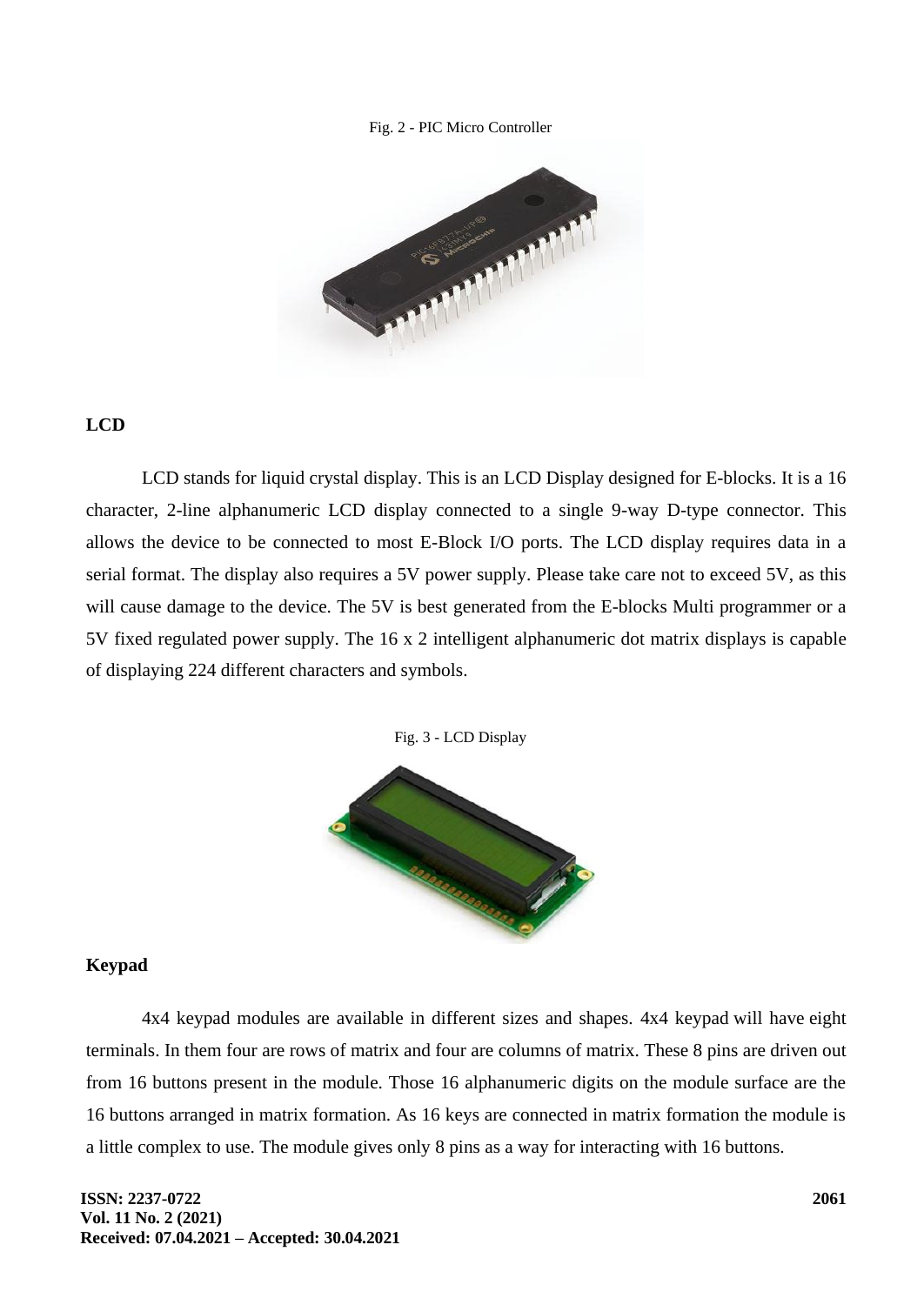#### Fig. 4 - Keyboard Module



#### **Relay Board**

Relays are simple switches which are operated both electrically and mechanically. Relays consist of an electromagnet and also a set of contacts. The switching mechanism is carried out with the help of the electromagnet. A relay is an electro mechanical switch which is activated by an electric current.



#### **DC Motor**

A DC motor converts direct current electrical power into mechanical power. DC or direct current motor works on the principal, when a current carrying conductor is placed in a magnetic field, it experiences a torque and has a tendency to move. This is known as motoring action. When magnetic field and electric field interact they produce a mechanical force. Thus, a DC motor can be used at a voltage lower than the rated voltage. But, below 1000 rpm, the speed becomes unstable, and the motor will not run smoothly. However, using the motor outside this range will result in high temperature rises and deterioration of motor parts.

**ISSN: 2237-0722 Vol. 11 No. 2 (2021) Received: 07.04.2021 – Accepted: 30.04.2021**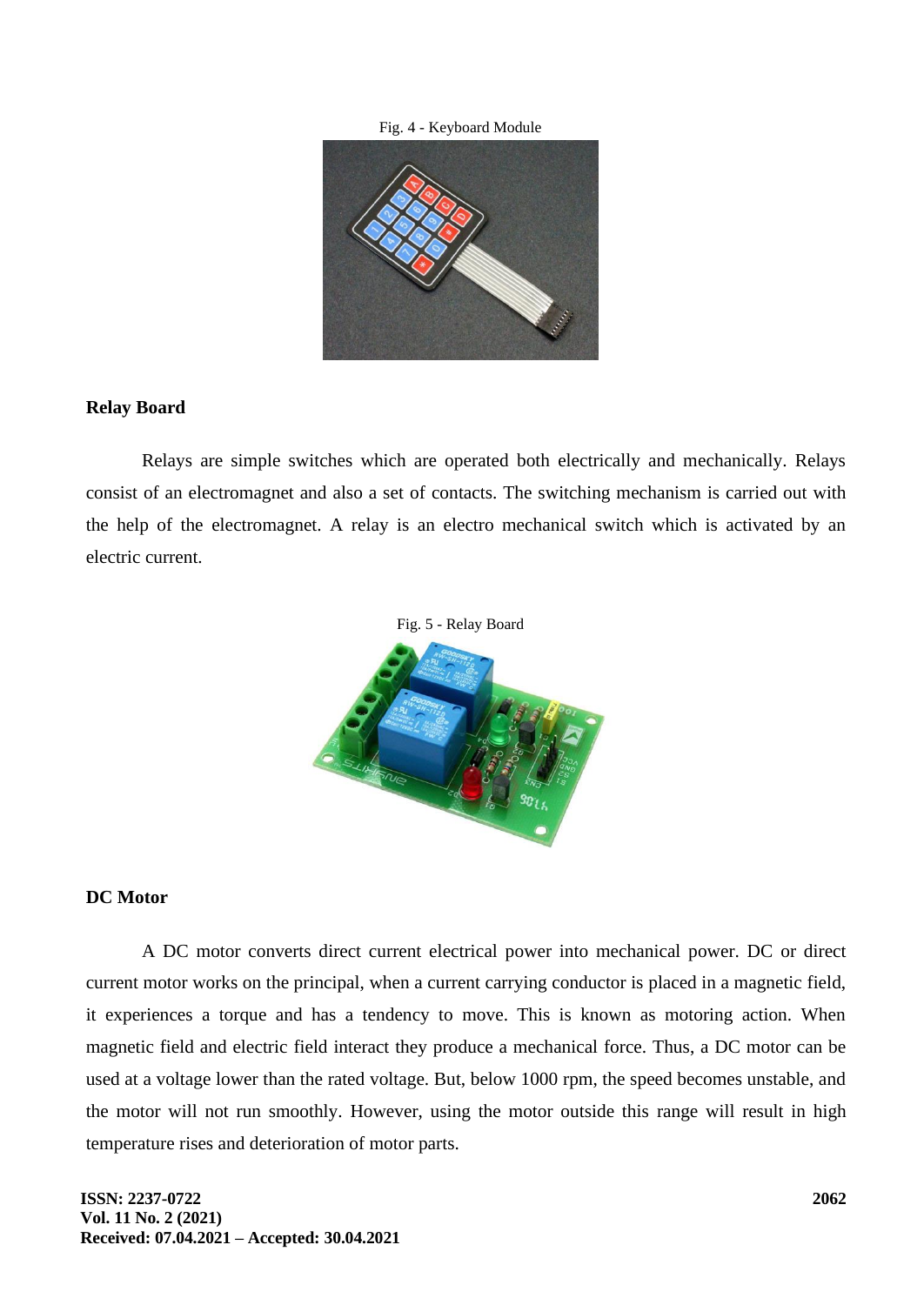#### Fig. 6 - DC Motor



## **ESP32 Camera**

Wireless cameras are proving very popular among modern security consumers due to their low installation costs and flexible mounting options. Some wireless security cameras are battery-powered, making the cameras truly wireless from top to bottom. Wireless cameras can be mounted/ installed in locations previously unavailable to standard wired cameras.





### **GSM**

This GSM Modem can accept any GSM network act as SIM card and just like a mobile phone with its own unique phone number. Advantage of using this modem will be that you can use its RS232 port to communicate and develop embedded applications.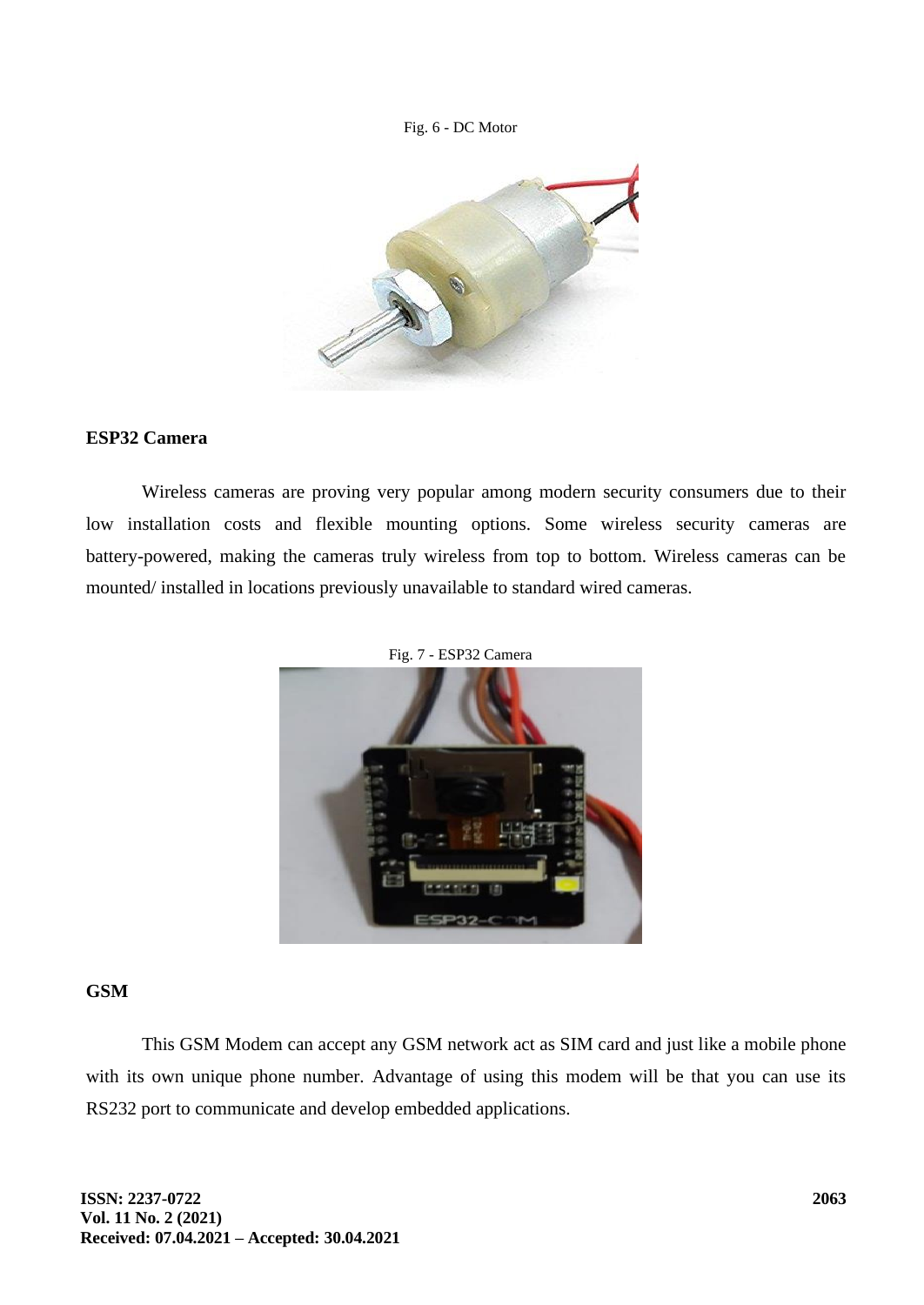Fig. 8 - GSM Modem



### **GPS**

The Global Positioning System (GPS) is a global navigation satellite system that provides location and time information in all weather conditions. The GPS concept is based on time and the known position of specialized satellites. GPS satellites continuously transmit their current time and position. A GPS receiver monitors multiple satellites and solves equations to determine the precise position of the receiver and its deviation from true time.



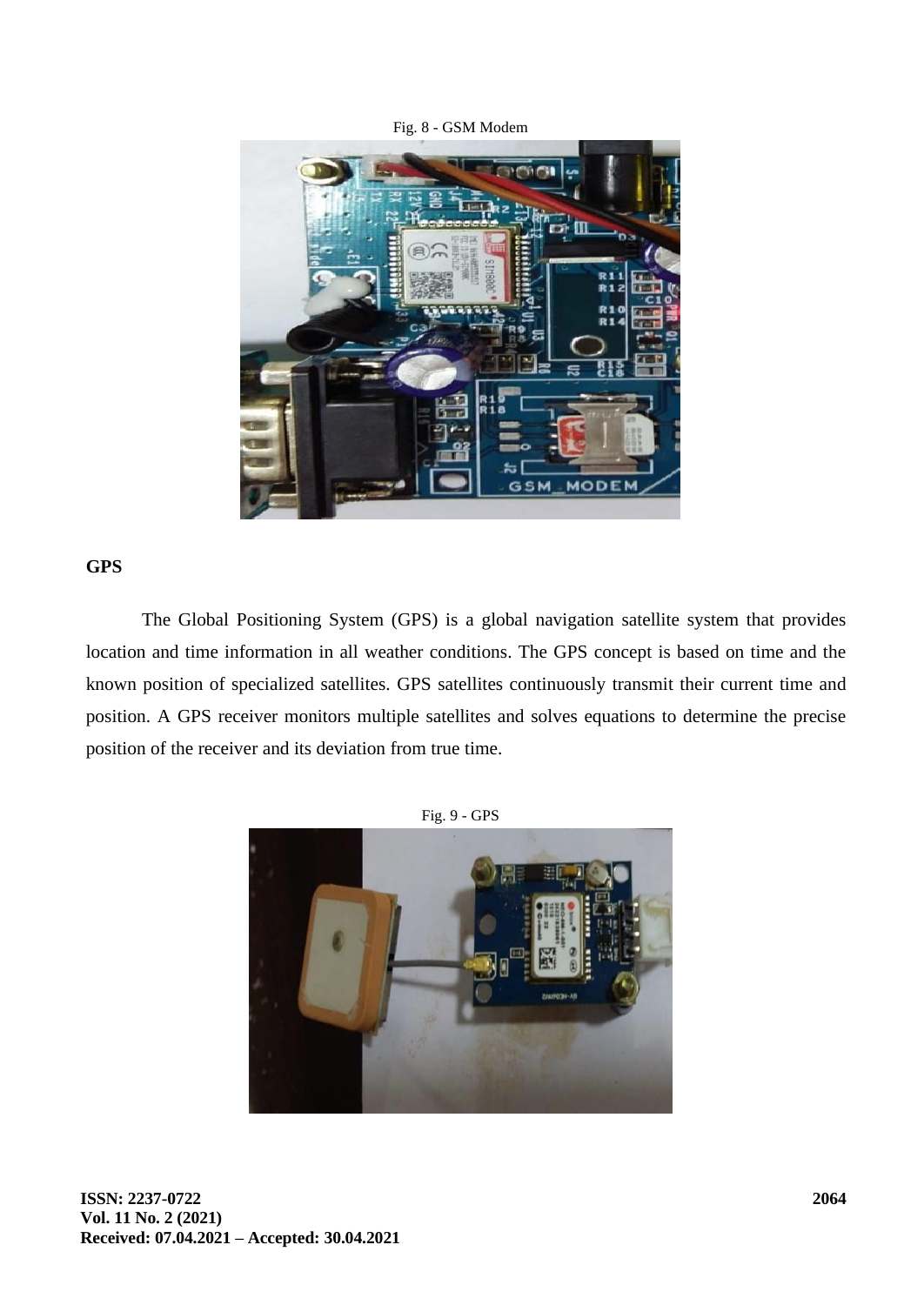## **MP Lab**

MPLAB is a proprietary freeware integrated development environment for the development of embedded applications on PIC micro controllers, and is developed by Microchip Technology. MPLAB and MPLAB X support project management, code editing, debugging.

### **Embedded C**

Embedded C is a set of language extensions for the C programming language by the C Standards Committee to address commonality issues that exist between C extensions for different embedded systems. It includes a number of features not available in normal C, such as fixed-point arithmetic, named address spaces and basic I/O hardware addressing. Embedded C uses most of the syntax and semantics of standard C.

## **5. Results**

The device is built and is set up. It is installed in the vehicle. There are two modes. One is user mode and another one is theft mode. When the authorized owner is driving the car, the device is in user mode. When the driver parks the car, the device is put into theft mode. When an intruder or thief tries to steal the vehicle (i.e.) when the thief tries to start the engine, vehicle theft monitoring device will send OTP to the authorized owner and if the correct OTP is not entered, the device will send an alert message to the owner along with the coordinates of the vehicle [Fig (ix)]. The user can also see the thief in real time using the camera installed along with the device.

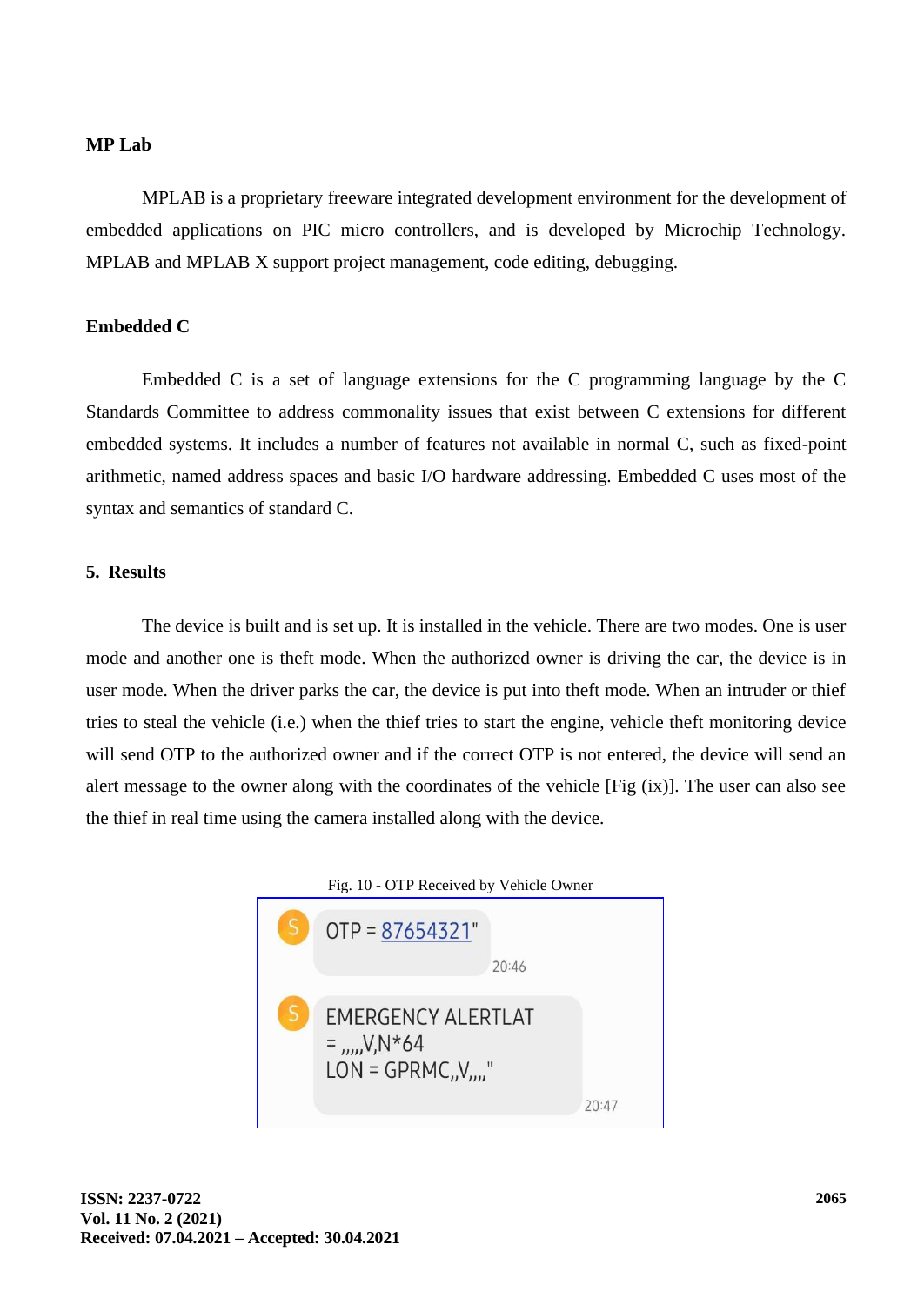#### Fig. 11 - Working of Device in Theft Mode



## **6. Conclusion**

In this proposed work, we have efficiently designed a system for detection of vehicle theft with the use of GSM and GPS. When theft is attempted, it is sensed by device and OTP is sent to the owner. If the person doesn't enter the correct OTP, then the person is thief and an alert is sent via GSM network to authorized mobile (SMS) with location. This device is fixed in vehicle where the thief finds it difficult to identify and remove. This device is verified to be highly successful in preventing vehicle theft.

#### **References**

Ali, M.M., & Mazidi, J.G. (2007). *The 8051 Microcontroller and Embedded Systems: Using Assembly and C.* Pearson Education India.

Prabha, C., Sunitha, R., & Anitha, R. (2014). Automatic vehicle accident detection and messaging system using GSM and GPS modem. *International Journal of Advanced Research in Electrical, Electronics and Instrumentation Engineering, 3*(7), 10723-10727.

Kushwaha, V.S., & Yadav, D. (2015). Car accident detection system using GPS GSM and Bluetooth. *IJERGS.*

Wakure, A.R., & Patkar, A.R. (2014). Vehicle Theft Detection and Reporting System Using GPS and GSM. *International Journal of Engineering Research and General Science.*

GSM modem Wireless Communication by Theodore Rappaport.

https://www.academia.edu/42118236/Wireless\_Communications\_by\_Theodore\_S\_Rappaport\_z\_li b\_org\_

Zhao, Y. (2000). Mobile phone location determination and its impact on intelligent transportation systems. *IEEE Transactions on intelligent transportation systems, 1*(1), 55-64.